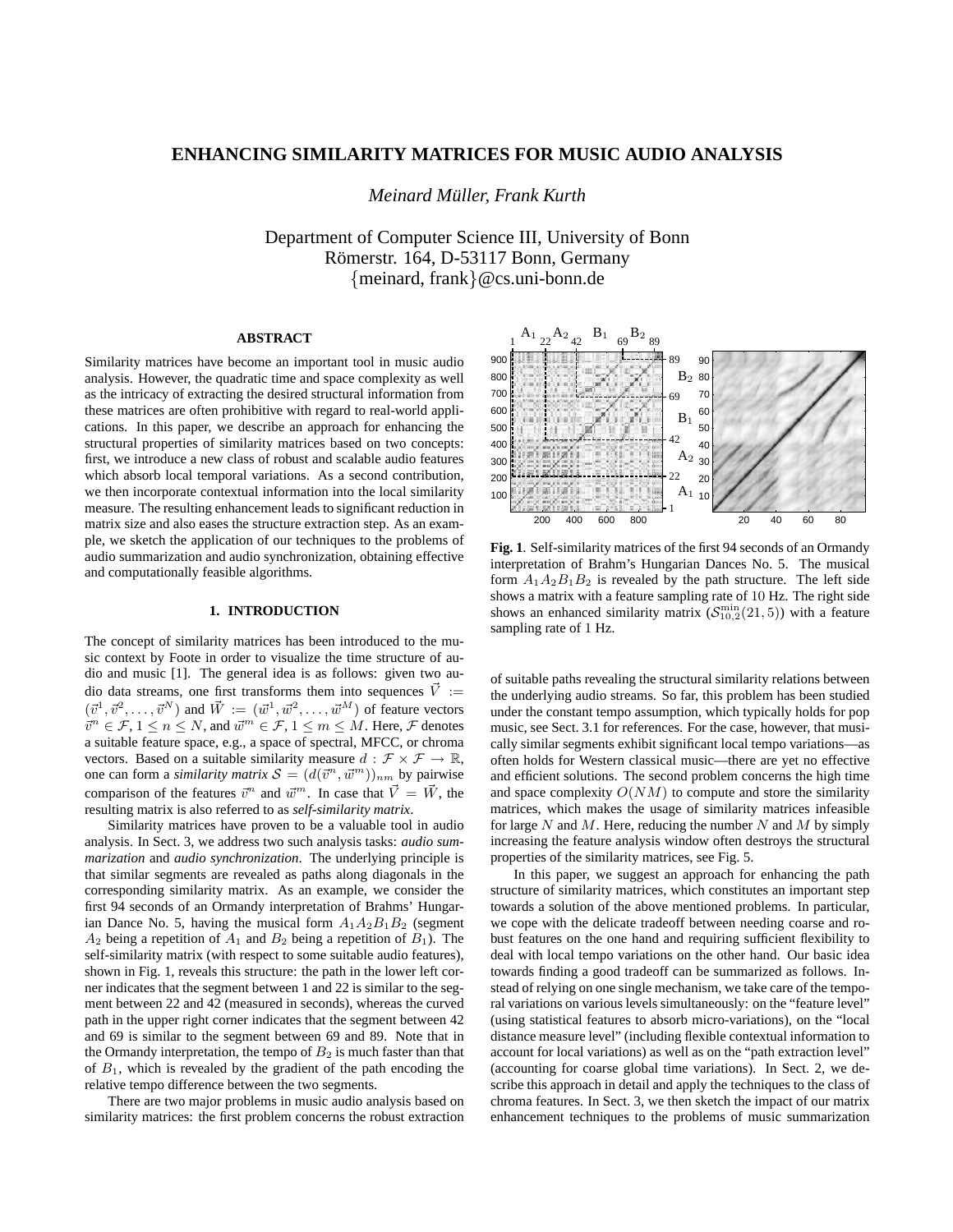and (multiresolution-based) audio synchronization. Suitable references to the related work are given in each section. Further results and examples can be found at www-mmdb.iai.uni-bonn.de/ projects/simmat.

# **2. ENHANCEMENT TECHNIQUES**

The properties of a similarity matrix  $S$  depend on the kind of audio features extracted from the audio data streams as well as on the (local) similarity measure  $d$ . In this section, we describe some techniques for the design of robust and scalable features (Sect. 2.2) and for the enhancement of similarity measures (Sect. 2.3 and Sect. 2.4) in order to amplify the path structure of  $S$ . As an example, these techniques are applied to the class of chroma features (Sect. 2.1).

## **2.1. Chroma Features**

In the first stage, each audio signal is converted into a sequence of acoustic features, e.g., spectral, MFCC, or chroma features. In the following, we consider the case of *chroma features* as suggested by [2], which represent the spectral energy contained in each of the 12 traditional pitch classes of the equal-tempered scale. More specifically, we decompose the audio signal into 88 frequency bands corresponding to the musical notes A0 to C8 (MIDI pitches 21 to 108) using a suitable multirate filter bank. We then take the short-time mean-square power (STMSP) for each of the 88 subbands by convolving the squared subband signals with a rectangular window corresponding to 200 ms with a 50% overlap. Adding up the corresponding STMSPs of all pitches belonging to the same chroma class yields a real 12-dimensional vector  $\vec{v} = (v_1, \dots, v_{12})$  for each analysis window. Finally, we normalize each chroma vector by replacing  $\vec{v}$  by  $\vec{v}/(\sum_{i=1}^{12} v_i)$ . The resulting sequence of 12-dimensional feature vectors expresses the local energy distribution in the 12 chroma classes and strongly correlates to the harmonic progression of the audio signal, see [3]. The resulting feature sampling rate of 10 Hz will constitute the finest resolution level, chosen to be sufficient in view of our intended applications.

#### **2.2. Designing Robust and Scalable Features**

For enhancing the similarity matrix, a flexible and computationally inexpensive procedure is needed to adjust the feature resolution. Instead of simply modifying the analysis window during the above feature computation, we introduce a second, much larger statistics window and consider *short-time statistics* concerning the chroma energy distribution over this window. More specifically, let  $Q : [0, 1] \rightarrow$  $\{0, 1, 2, 3, 4\}$  be a quantization function defined by  $Q(a) := 0$  for  $a \in [0, 0.05), Q(a) := 1$  for  $a \in [0.05, 0.1), Q(a) := 2$  for  $a \in [0.1, 0.2), Q(a) := 3$  for  $a \in [0.2, 0.4),$  and  $Q(a) := 4$ for  $a \in [0.4, 1]$ . Then, we quantize each chroma energy distribution vector  $\vec{v}^n = (v_1^n, \dots, v_{12}^n) \in [0, 1]^{12}$  by applying Q to each component of  $\vec{v}^n$ , yielding  $Q(\vec{v}^n) := (Q(v_1^n), \dots, Q(v_{12}^n))$ . Intuitively, this quantization assigns the value 4 to a chroma component  $v_i^n$  if the corresponding chroma class contains more than 40 percent of the signal's total energy and so on. The thresholds are chosen in a logarithmic fashion. Furthermore, chroma components below a 5 percent threshold are excluded from further considerations. In a subsequent step, we convolve the sequence  $(Q(\vec{v}^1), \dots, Q(\vec{v}^N))$ component-wise with a Hann window of length  $w \in \mathbb{N}$ . This again results in a sequence of 12-dimensional vectors with non-negative entries, representing a kind of weighted statistics of the energy distribution over a window of  $w$  consecutive vectors. In a last step, this



**Fig. 2**. Similarity matrices  $S(41, 10)$  (left) and  $S_{10}(41, 10)$  (right) of Shostakovich's Waltz 2, Jazz Suite No. 2, interpreted by Chailly.

sequence is downsampled by a factor of  $q$ . The resulting vectors are normalized with respect to the Euclidean norm. For example, if  $w = 41$  and  $q = 10$ , one obtains one feature vector per second each corresponding to roughly 4100 ms of audio. The resulting feature sequence will be referred to as  $CENS(w, q)$  (Chroma Energy distribution **N**ormalized **S**tatistics) sequence. Similar features have been applied in the audio matching scenario, see [3].

By modifying the parameters  $w$  and  $q$ , we may adjust the feature granularity and sampling rate without repeating the cost-intensive computations in Sect. 2.1. Furthermore, by changing the thresholds and values of the quantization function Q one can enhance or mask out certain aspects of the audio signal, e.g., making the CENS features insensitive to noise components that may arise during note attacks. Finally, taking statistics over relatively large windows not only smooths out micro-temporal deviations, as may occur for articulatory reasons, but also compensates for different realizations of note groups such as trills or arpeggios.

In the following discussion, we use the similarity measure  $d$  defined by  $d(\vec{v}, \vec{w}) := 1 - \langle \vec{v}, \vec{w} \rangle$  for CENS feature vectors  $\vec{v}, \vec{w} \in$  $[0, 1]^{12}$  and for fixed parameters w and q. Since  $\vec{v}$  and  $\vec{w}$  are normalized, the inner product  $\langle \vec{v}, \vec{w} \rangle$  coincides with the cosine of the angle between  $\vec{v}$  and  $\vec{w}$ . For short, the resulting similarity matrix will also be denoted by  $\mathcal{S}(w, q)$ .

#### **2.3. Including Contextual Information**

In order to keep the size of the similarity matrix manageable, one often has to drastically reduce the feature sampling rate. This can lead to a heavily deteriorated similarity matrix when simply enlarging the feature analysis window (with a fixed overlap ratio), see Fig. 5. To alleviate the loss in quality, we incorporate some contextual information into the local similarity measure. A similar approach has been suggested in [4], where HMM-based "dynamic" features are used, which model the temporal evolution of the spectral shape over a fixed time duration. For the case of CENS features, the following simple procedure has proven to be a flexible and effective method. (For the moment, we assume constant tempo and then describe in Sect. 2.4 how to get rid of this assumption.) We define the *contextual similarity measure*  $d_L$  by

$$
d_L(n,m) := \frac{1}{L} \sum_{\ell=0}^{L-1} d(\vec{v}^{n+\ell}, \vec{w}^{m+\ell})
$$

for some length parameter  $L \in \mathbb{N}$ ,  $1 \le n \le N - L + 1$ ,  $1 \le$  $m \leq M - L + 1$ . By suitably extending the CENS sequences  $(\vec{v}^1, \ldots, \vec{v}^N)$  and  $(\vec{w}^1, \ldots, \vec{w}^M)$ , e.g., via zero-padding, one may extend the definition to  $1 \leq n \leq N$  and  $1 \leq m \leq M$ . Then, the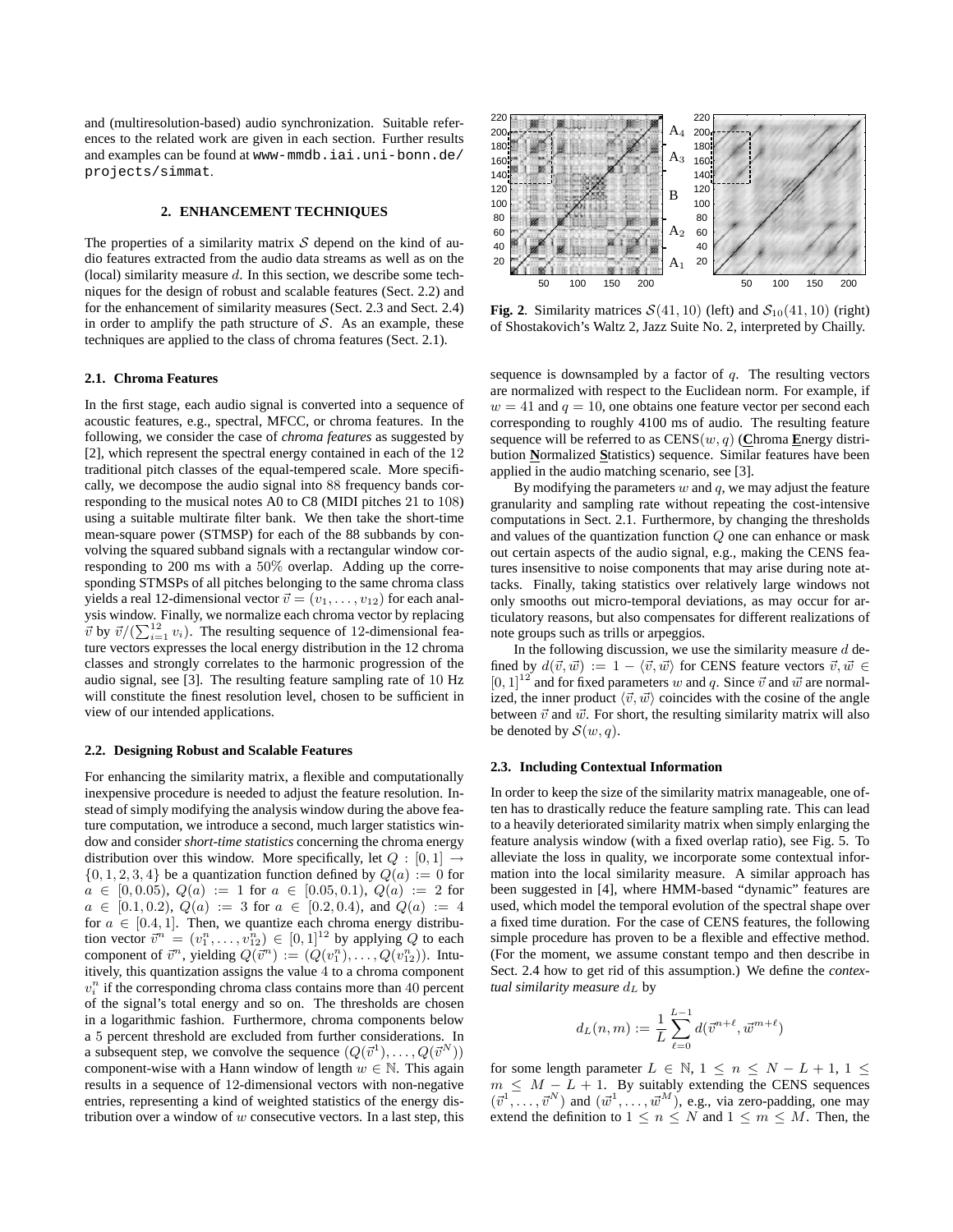*contextual similarity matrix*  $S_L$  is defined by  $S_L = (d_L(n, m))_{nm}$ . In this matrix, a value  $d_L(n,m) \in [0,1]$  close to zero implies that the entire L-sequence  $(\vec{v}_n, \ldots, \vec{v}_{n+L-1})$  is similar to the Lsequence  $(\vec{w}_n, \dots, \vec{w}_{n+L-1})$ , resulting in an enhancement of the diagonal path structure in the similarity matrix. This is also illustrated by Fig. 2, showing  $S$  and  $S_{10}$  for a Chailly interpretation of Shostakovich's Waltz 2, Jazz Suite No. 2. In this piece, the theme appears four times  $(A_1, A_2, A_3, A_4)$  each time in a modified form, e.g., concerning instrumentation and articulation. Here, the diagonal path structure of  $S_{10}$ —opposed to the one of  $S$ —is prominent which not only facilitates the extraction of structural information but also the reduction of the feature sampling rate.

Finally, note that the contextual similarity matrix  $S_L$  can be efficiently computed from  $S$  by applying an averaging filter along the diagonals. More precisely,  $S_L(n, m) = \frac{1}{L} \sum_{\ell=0}^{L-1} S(n + \ell, m + \ell)$ (with a suitable zero-padding of  $S$ ).

### **2.4. Incorporating Flexibility towards Local Tempo Variations**

So far, we have enhanced similarity matrices by regarding the context of L consecutive features vectors. This procedure is problematic when similar segments do not have the same tempo. Such a situation frequently occurs in classical music—even within the same interpretation—as is shown by the Brahms example of Fig. 1, where the theme in  $A_1$  (seconds 42 to 69) is repeated in a much faster and increasing tempo in  $A_2$  (seconds 69 and 89). To account for such variations we, intuitively spoken, create several versions of one of the audio data streams corresponding to different tempi, which are then incorporated into one single similarity matrix. We now describe the procedure in detail.

Recall from Sect. 2.2 that the two audio data streams are transformed into CENS(w, q) sequences  $\vec{V}(w, q)$  of length  $N(w, q)$  and  $\vec{W}(w, q)$  of length  $M(w, q)$ , where the dependency on the window size w and the downsampling factor  $q$  is indicated in terms of the arguments. For the sake of concreteness we chose  $w = 41$  and  $q = 10$ , resulting in a feature sampling rate of 1 Hz. We now simulate a tempo change of the second data stream by changing the values of w and q. For example, using a window size of  $w = 53$ (instead of 41) and a downsampling factor of  $q = 13$  (instead of 10) simulates a tempo change of the original data stream by a factor of  $10/13 \approx 0.77$ . In our experiments, we used 8 different tempi as indicated by Table 1, covering tempo variations of roughly −40 to +40 percent. We then define a new similarity measure  $d_L^{\text{min}}$  by

$$
d_L^{\min}(n,m) = \min_{(w,q)} \frac{1}{L} \sum_{\ell=0}^{L-1} d(\vec{v}(41, 10)^{n+\ell}, \vec{w}(w,q)^{\lceil m \cdot 10/q \rceil + \ell}),
$$

where the minimum is taken over the pairs  $(w, q)$  from Table 1. In other words, at position  $(n, m)$ , the L-subsequence of  $\vec{V}(41, 10)$ starting at absolute time  $n$  (note that the feature sampling rate is 1) Hz) is compared with the L-subsequence of  $\vec{W}(w, q)$  (simulating a tempo change of  $10/q$ ) starting at absolute time m (corresponding to feature position  $\lceil m \cdot 10/q \rceil$ ). From this we obtain the modified contextual similarity matrix  $\mathcal{S}_L^{\min} = (d_L^{\min}(\vec{v}^n, \vec{w}^m))_{nm}$ . Fig. 3 shows that incorporating local tempo variations into contextual similarity matrices significantly improves the quality of the path structure, in particular for the case that similar audio segments exhibit different local relative tempi.

Altogether, we have introduced a combination of techniques that enhance the structural properties of similarity matrices. Introducing contextual information, expressed by the parameter  $L$ , may allow to further decrease the matrix size by a subsequent downsampling

| w 29 33 37 41 45 49 53 57              |  |  |  |  |
|----------------------------------------|--|--|--|--|
| q 7 8 9 10 11 12 13 14                 |  |  |  |  |
| tc 1.43 1.25 1.1 1.0 0.9 0.83 0.77 0.7 |  |  |  |  |

**Table 1**. Tempo changes (tc) simulated by changing the statistics window size  $w$  and the downsampling factor  $q$ .



**Fig. 3**. Left: Similarity matrix  $S_{15}(41, 10)$  of three concatenations (normal tempo/150 percent of normal tempo/accelerating from 70 to 150 percent and then decelerating back to 70 percent of normal tempo) of Bach's Toccata BWV 565. Center: Enlargement of the region of  $S_{15}(41, 10)$  indicated by the dashed square. Right: Corresponding region of  $\mathcal{S}_{15}^{\min}(41, 10)$ .

operation without a significant loss of structural quality, see Fig. 5. We express this operation by an additional downsampling parameter  $p \in \mathbb{N}$  and denote the resulting similarity matrix by  $\mathcal{S}_{L,p}^{\min}(w,q)$ .

## **3. APPLICATIONS**

Our matrix enhancement strategy enables certain audio analysis tasks such as audio summarization or audio synchronization on music audio data, where musically similar segments may exhibit large variations in dynamics, timbre, articulation, and local tempo. In the following, we sketch how problems which typically arise in previous approaches can be overcome by using the proposed techniques.

#### **3.1. Audio summarization**

One major goal of *audio summarization* is, given a particular audio signal, to automatically extract the significant repetitions, from which musical thumbnails may be derived, see, e.g., [5, 6, 4] and the references therein. Most of these approaches are based on the constant tempo assumption (dealing with pop music) and develop refined methods for extracting suitable (straight) diagonal paths from the self-similarity matrix. Here, the main difficulties arise from the fact that due to spectral and temporal variations, actual repetitions may correspond to a number of disconnected path fragments, see, e.g., the fragmentary path representing the repetition  $A_3$  of  $A_1$ shown in the dashed box of the left part of Fig. 2. Instead of relying on complicated and delicate path extraction algorithms, we suggest a different approach by taking care of the variations also at the feature and similarity measure levels. By improving the path structure of the matrix, one can then extract the paths in an automatic and robust fashion. As an illustration, compare the left and right part of Fig. 2. Similarly, the enhanced matrix  $S_{10,2}^{\text{min}}(21,5)$  of the Brahms example shown in the right part of Fig. 1 clearly reveals the path structure, which makes a robust extraction even of the curved path possible. Here, the main observation is that such an amplified and smoothed path can typically be identified by looking at local vertical and horizontal minima.